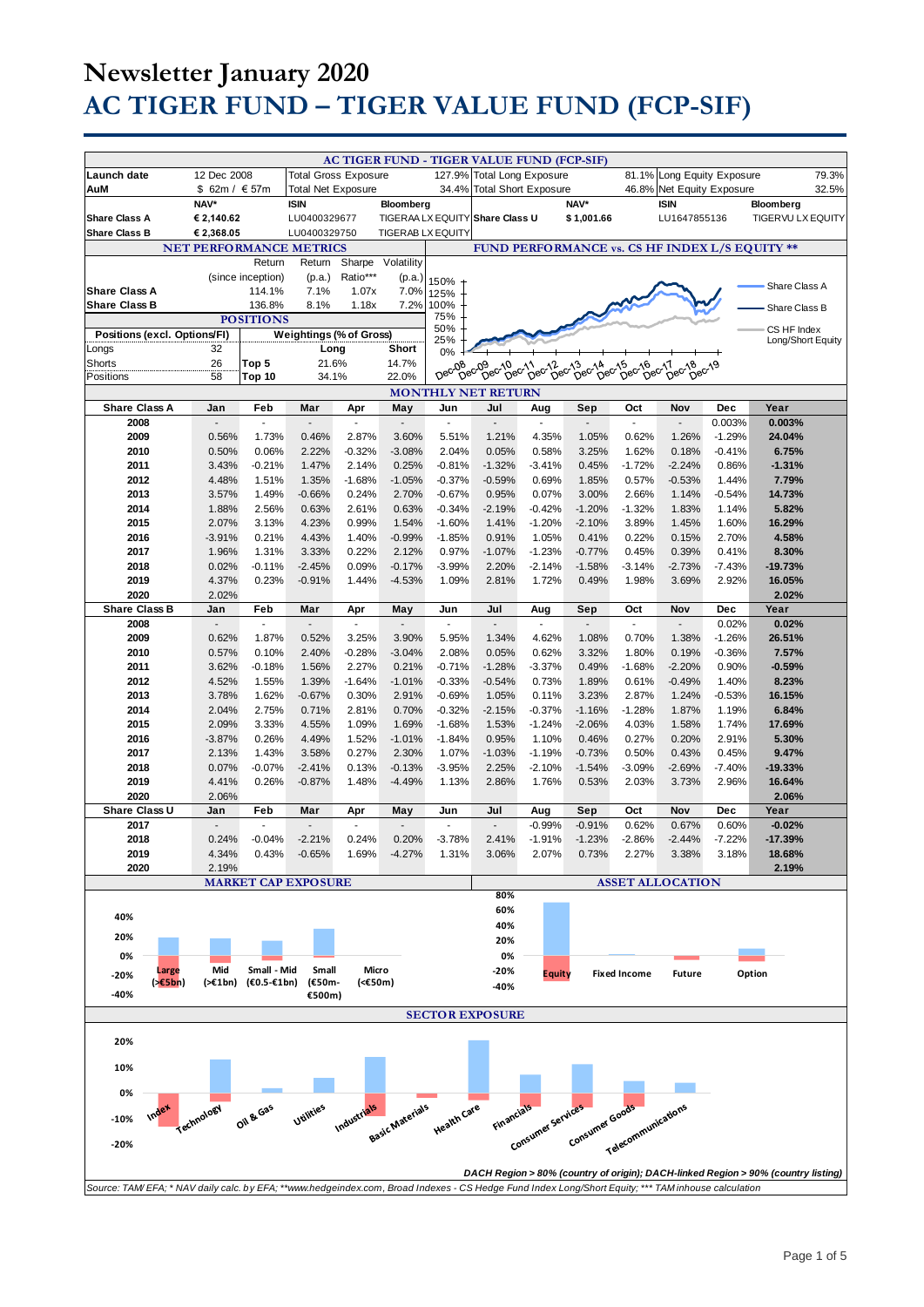## **Tiger Value Fund – January 2020**

## **O Returns: +2.02% (class A)/+2.06% (class B)/+2.19% (class U)**

In January, the Tiger Value Fund ("TVF") had a positive net return of +2.02% for share class A and +2.06% for share class B, making a cumulative net return of +109.8%/+132.0% since inception (share class  $A/B$ ). Our FX hedged USD share class U had a net return of  $+2.19\%$  in January.

### **O Commentary: Good start – defensive positioned**

While most equity markets were down in January the Tiger Value Fund closed up continuing it's outperformance and uptrend since last summer. In January, we decreased our net equity exposure from 46.6% to 32.5% as we added several single short positions. Our net equity exposure drops to below 23% if we adjust for our special situation in Osram and our Bayer Call options. Also, the TVF gross exposure is inflated by our derivative exposure as we report delta adjusted exposures rather than stating the option premium. The adjusted gross exposure excluding derivatives is around 105%.

Our top long attributers were Tele Columbus (+140bp), Ferratum (+58bp), Singulus (+24bp) and Do&Co (+24bp). At Tele Columbus, which is our top pick for 2019, the share price advanced after the share overhang of an investment fund was cleared mid-month and the new CEO was announced. We see significant upside for our break-up scenario and expect good Q4 results which should have a positive impact on the company´s share price. While Ferratum (9x PER 20) recovered more than 25% from multiyear lows without any meaningful news flow, Singulus advanced more than 15% in January as the company received a long-awaited solar equipment order. We sold Do&Co, a top pick from our December newsletter, as the Coronavirus will have a significant negative impact on air traffic and on Do&Co´s airline catering business. Overall, we continued to focus on non-cyclical investments as we see good risk rewards in the telecommunication and technology sector as well as in healthcare/medical equipment.

In January, we built two new positions in Drägerwerk (DRW8 GY, DRW3 GY) and Zeal Networks (TIMA GY). We bought Drägerwerk after the outbreak of the Coronavirus as the German company makes safety equipment such as air filtration masks as well as hospital monitoring and anesthesia equipment machines which was in high demand at the SARS crisis in 2003 and the swine flu virus in 2009. In addition, Drägerwerk trades on just 4x EV/EBITDA 2021 which is a 60% discount to its peer group. At Zeal Networks we see the change of the business model after the merger with Lotto24 and the announcement of the VAT payment as very positive. We expect strong revenue and profit growth for the market leader in the German online lottery brokerage (approximately 50% market share) also because the low German online lottery penetration of only 13% has a lot of catch-up potential with other European countries such as Sweden with 40% online lottery penetration.

On the negative side our performance was burdened by VA-Q-TEC (-47bp) and Holidaycheck (-20bp). At Holidaycheck, also suffering from the Coronavirus, we decided not to sell as we are positive mid- to long-term and comfortably hedged with companies which are affected negatively by the Coronavirus. VA-Q-TEC's share price consolidated without any meaningful news flow after its stellar +160% performance in 2019.

The short book added +38bp in January as we had a mixed bag of positive attributions from industrial shorts but negative from a few technology shorts. We rolled over and increased our DAX option and future hedges which added +13bp to the monthly performance. Currently the Fund holds 1200 DAX Put options which accounts for ca. 8% delta adjusted exposure as of month end.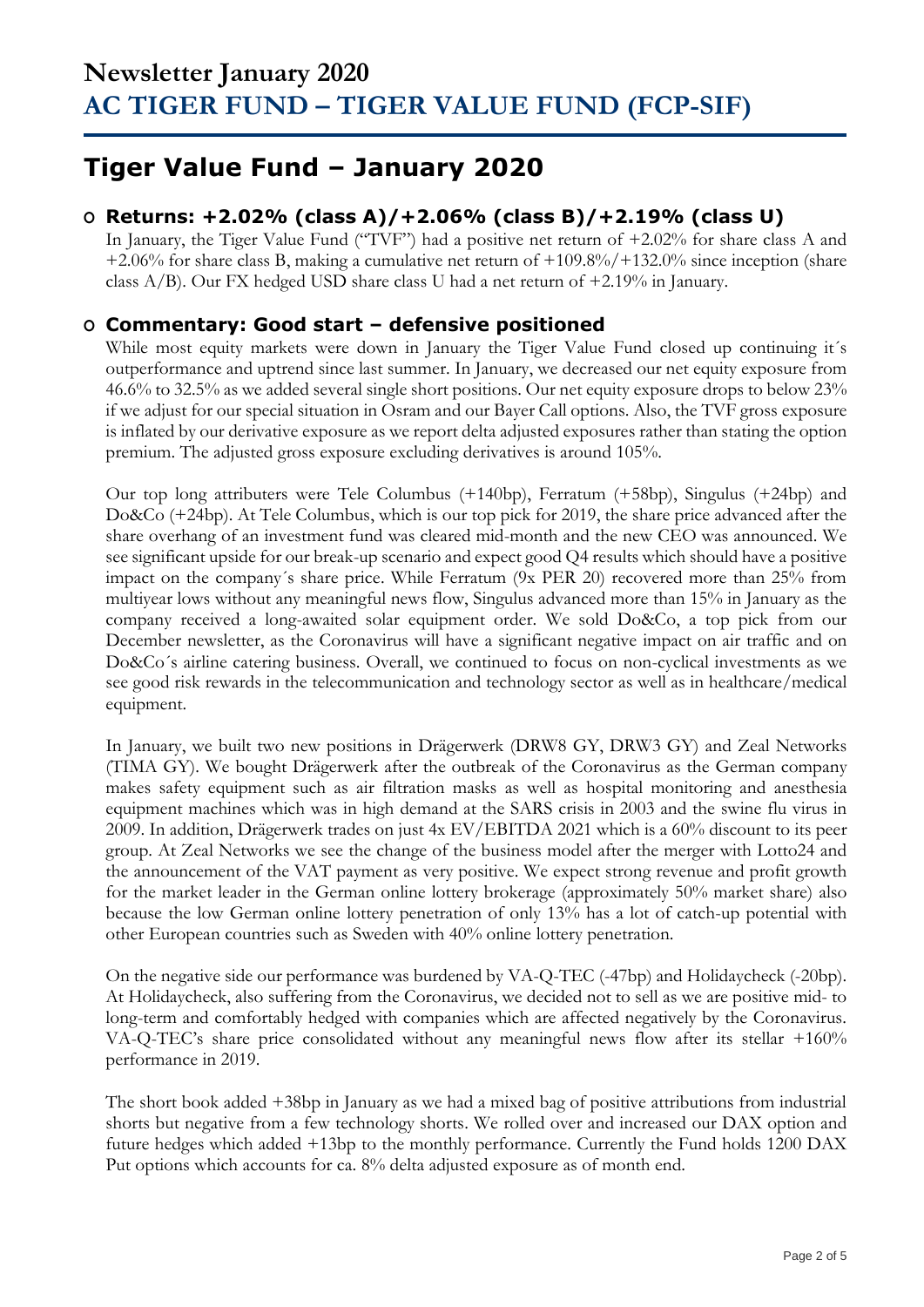### **O Outlook: Could the Coronavirus trigger a global recession?**

European equity markets started the year strongly gaining 2-3% until mid-month lead by a very strong performance by the US technology sector with the NASDAQ Composite index gaining 5% YTD over the same time period. Nevertheless, in the last week of the month most indices reversed sharply due to the accelerated outbreak of the Coronavirus. For the month as a whole the DAX lost -1% and the Stoxx Europe 600 -1%.

While many commentators have been quick to dismiss the Coronavirus as mostly a short-term speedbump for the equity markets and the global economy, we disagree. Firstly, while we have too little information about the virus to make a truthful assessment about the human consequences, the Coronavirus has already surpassed the SARS epidemic in number of infected. Secondly, the strong (albeit late) response by the Chinese government has closed down large parts of the Chinese economy. Considering China's central role in many industries' supply chains, this has the potential to be very disruptive for the global economy. In addition, there will be at least a very significant damage to the Chinese domestic economy. Hence, from a risk management point of view it's prudent err on the cautious side and assume that this situation will get worse before it gets better.

As we have highlighted in our newsletter recently, the European economy is already quite weak with many European manufacturing PMI's below 50 (indicating contraction). We already saw a negative GDP print for the German economy in the second quarter of 2019 and last week it was reported that also France and Italy had contracting GDP in the fourth quarter. Given the potential economic shock from the Coronavirus it cannot be ruled out that the European economy tips over into recession in 2020. Since monetary policy is already in full accommodation mode it will be difficult for central banks to meaningfully counter any further global economic weakness in our opinion.

During January we took down the net equity exposure of the TVF significantly (below 23% excl. a few special situation positions) as we increased our index hedges and put on new single short positions. In particular, we took short positions in a number of stocks that will see a significant (at least short-term) disruption on their business from the Coronavirus, either through loss of revenues or impact on their supply chain. We expect many companies to warn about these disruptive effects in the coming weeks. Considering that most investors were expecting an economic recovery in H1 2020, we believe there will be a significant reset in expectation if instead of a recovery we see a further deterioration. With stocks trading near all-time-high this should have a negative impact on the equity market near term. We will continue to focus on our catalyst laden defensives and stay away from cyclical long investments for now.

## *The Tiger Value Fund Desk, 3rd February 2020*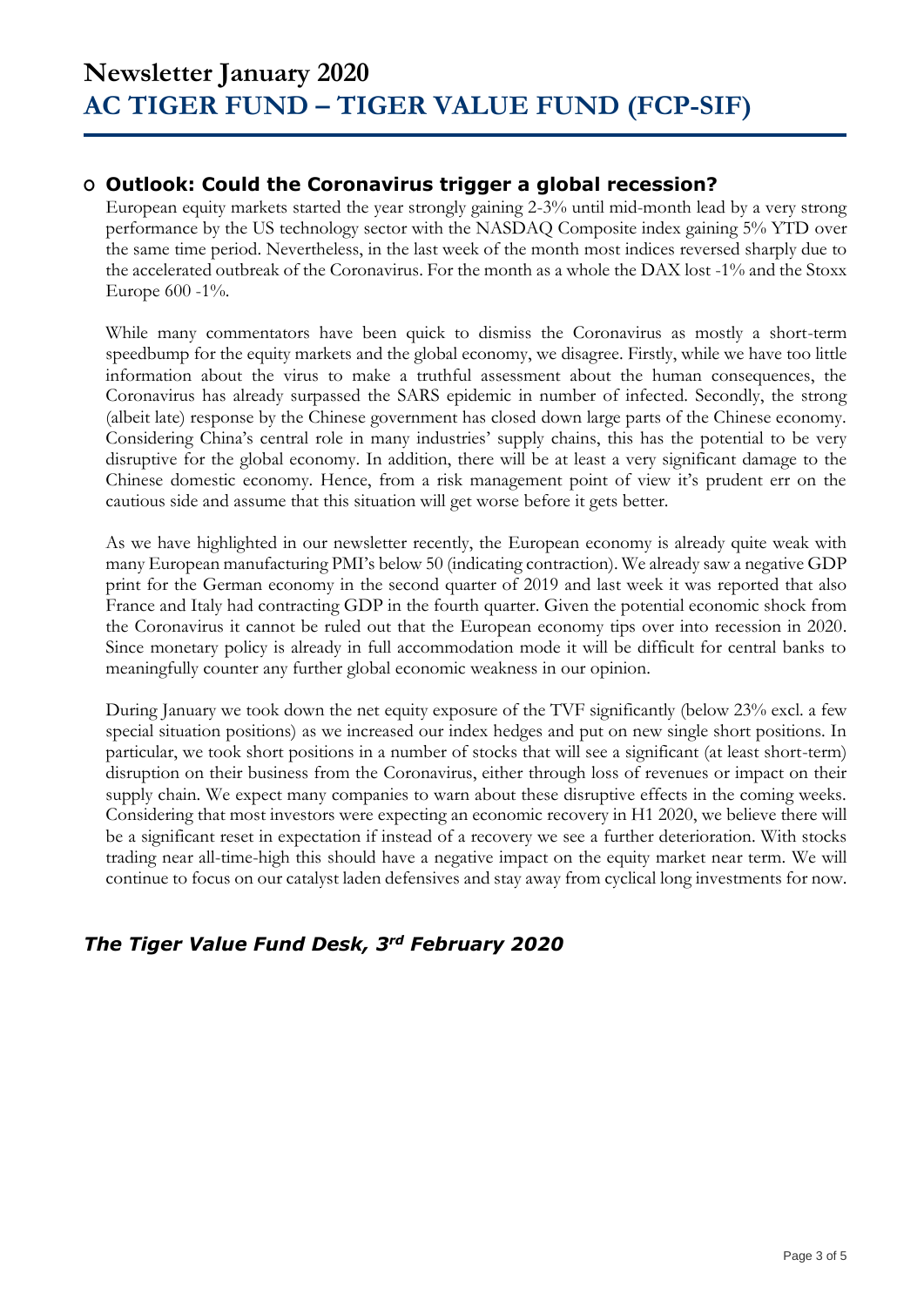## **Newsletter January 2020 AC TIGER FUND – TIGER VALUE FUND (FCP-SIF)**

#### **Objectives**

The objective is to identify undervalued companies with external catalysts and/or initiate pro-active measures to create shareholder value. The fund aims for a 5-year return of 7-10% p.a. with strong focus on capital preservation.

#### **Investment Strategy**

The Investment Advisor is specialized on a fundamental European long/short equity strategy. The investment philosophy is based on seeking out undervalued value creating companies where we see upcoming catalysts and/or value creation measures that could improve the intrinsic value of the company and drive shareholder returns. At the same time, we seek to profit from identifying overvalued value destroying companies where the intrinsic value is continuously being eroded. For each position we perform a detailed analysis including a 360-degree research process and 10-point scoring system (further details are available in our DDQ of investor presentation). The managers foresee a direct dialog with the company as well as with other shareholders to support management to initiate value creating measures. Their partner network i.e. other shareholders, consultants, sector experts, media etc. will help to impact positive change.

The fund intends to engage in 20-30 long investments (excl. residual positions, options and fixed income linked positions) with a target net long exposure of around 20-60%. The geographic focus is likely to be Germany, Switzerland and Austria.

| <b>Fund Information</b>   |                             | <b>Fee Structure and Risk Management</b> |                        |
|---------------------------|-----------------------------|------------------------------------------|------------------------|
| Currency                  | <b>EUR</b>                  | Admin/Custodian Fee                      | Up to 0.49%            |
| Legal Entity              | <b>FCP-SIF</b>              | Advisory (Mgmt) Fee                      |                        |
| <b>Fund Domicile</b>      | Luxembourg                  | Share Class A/U                          | 2.00%                  |
| <b>Fund Structure</b>     | Open-ended multi-class      | Share Class B                            | 1.50%                  |
| Style mandate             | Long/Short and Active Value | Performance Fee                          |                        |
| <b>Investment Minimum</b> |                             | Share Class A/U                          | 20%                    |
| Share Class A/U           | € 125,000 /US-\$ 125,000    | Share Class B                            | 15%                    |
| Share Class B             | € 5,000,000                 | Hurdle Rate                              | None                   |
| Sub. Frequency            | Monthly                     | High Water Mark                          | Yes.                   |
| Red. Frequency            | Monthly                     | Eligible Investors                       | See Issue Document     |
| <b>Redemption Notice</b>  |                             | Leverage                                 | Maximum 200% of NAV    |
| Share Class A/U           | 5 business days*            | Fund Benchmark                           | CS HF Index L/S Equity |
| Share Class B             | 6 months                    |                                          |                        |

\*) The redemption notice has to be faxed to the Administrator five business days prior to month end (cut-off 5pm). Therefore, the redemption term is monthly with a notice period of 5 days. Please see the offering document for further information.

Investors: Sales documents may not be forwarded to investors other than those who meet the 'experienced investor' requirements under the Law of 2007.

#### **Fund Advisor Details and Service Providers**

| <b>Management Company</b>     | Alceda Fund Management SA       |
|-------------------------------|---------------------------------|
| <b>Investment Advisor</b>     | Tiger Asset Management AG       |
| <b>Swiss Representative</b>   | <b>ACOLIN Fund Services AG</b>  |
| <b>Prime Broker/Custodian</b> | SEB AB / SEB SA                 |
| <b>Administrator</b>          | European Fund Administration SA |
| <b>Auditor</b>                | Price Waterhouse Coopers        |